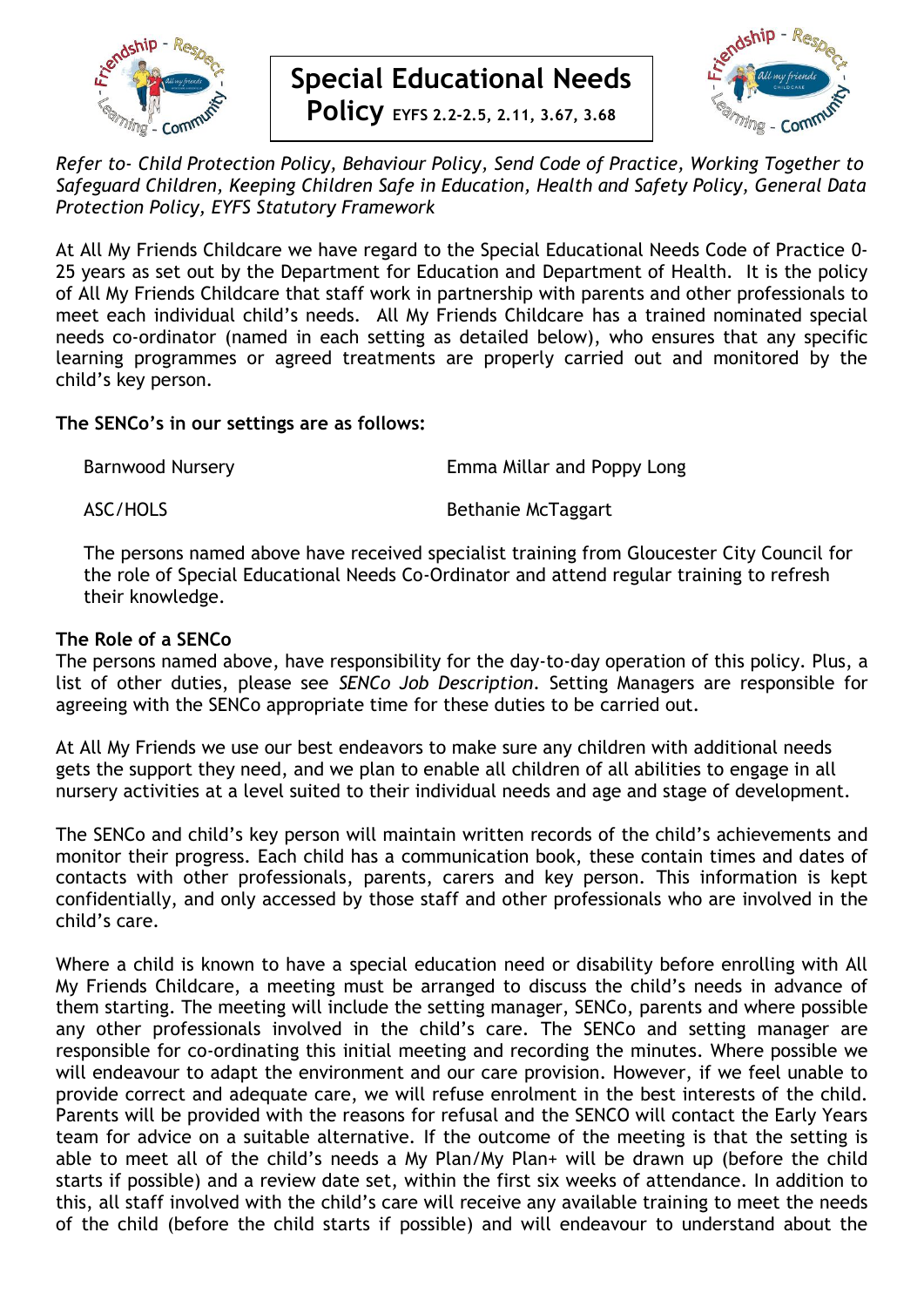condition and how to help the child achieve his or her potential. The child will then receive settling sessions before taking up the agreed nursery sessions.

# **The Process of Identification, Assessment and Support in the Early Years**

The graduated pathway to a child's special educational needs is described in the Special Educational Needs Code of Practice. This sets out the key principles for identifying and assessing SEND and describes the process of supporting children with SEND. There is an emphasis on a graduated pathway, highlighting the importance of early identification of a child's individual SEND.

We monitor progress of all children within our care, this will show whether a child is making less than expected progress given their age and individual circumstances. In particular all children that are in All My Friends care between the ages of 2-3yrs will receive a 'Progress Check at Age 2.' (See more information below)

Where children have been identified and continue to make less than expected progress despite evidence of support and interventions, we will consider involving other professionals, such as Speech and Language Therapists (SALT), Advisory Teaching Service (ATS), Educational Phycologists (EP), Occupational Therapists (OT). Etc. Referrals to some of these outside agencies (SALT and ATS) can be made by going online and downloading and completing the form. In the case of other agencies such as EP and OT, other professionals will need to make the referral. If you are unsure where to find the referral or who can make it, speak to the child's Health Visitor or your settings Early Years' Service for advice.

#### **Progress Check at Age 2**

If a child is between the age of 2-3 years when in our care, they will receive a 'Progress Check at age 2' as set out in the EYFS Statutory Framework. This provides parents/carers with a shortwritten summary of their child's development, focussing in particular on Communication and Language, Physical Development and Personal, Social and Emotional Development. The check will identify children's strengths and any areas where progress appears to be delayed. If there are significant emerging concerns the key person will seek advice from our SENCo, and the parents will be invited to a meeting a long with their key person to discuss their child's progress and ongoing care. The SENCo will set out a plan to support the child which may involve referrals to other professionals. If at the 2 year check the SENCo is concerned about the child's development they should call the child's health visitor to instigate an Integrated Review between All My Friends and the Health Visitor.

## **Gloucestershire's Graduated Pathway**

In Gloucestershire, we are committed to working together and in partnership with all agencies providing services to children, young people and their families. The Graduated Pathway of Early Help and Targeted Support is our Early Help assessment and planning process which provides an integrated and holistic framework to support all practitioners working with children, young people and families. This applies to the whole range of needs including:

- Educational.
- Social or emotional and/or disability.
- Wider family and environmental.

The Graduated Pathway supports a whole-family approach and is based on a simple Assess, Plan, Do, Review cycle and has graduated responses which can be used as in the diagram below.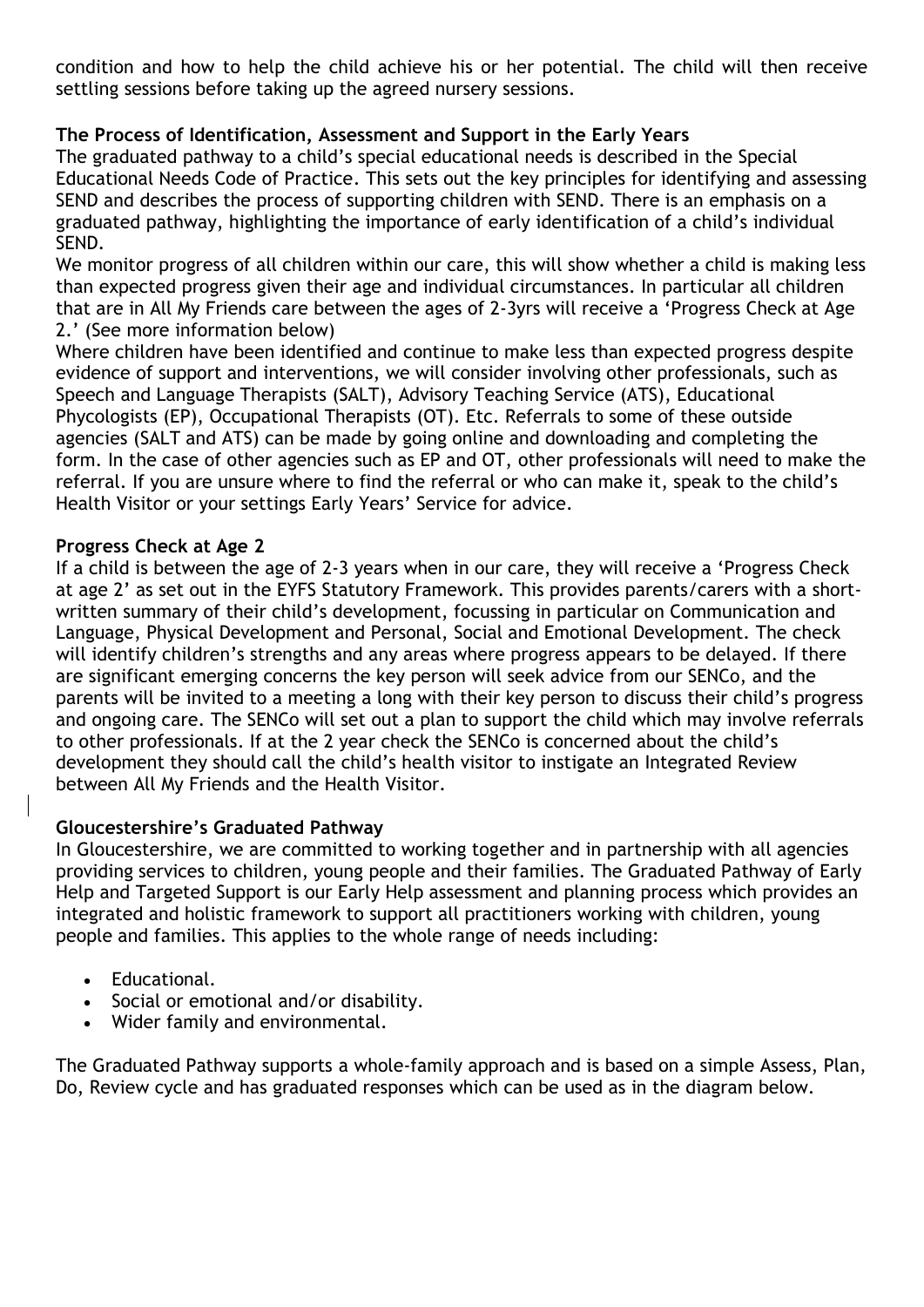

**My Profile**-This is a short profile that all children (aged 0-25 years) can use, or be supported to use, to provide information about them as individuals. This includes What is important to me. My hopes and goals. What people like and admire about me. What helps me. What doesn't help me.

**My Plan**-My Plan should use the person-centred information from "My Profile" to make the plan relevant to your child in terms of the outcomes agreed and the ways in which they could be met that would best suit your child as an individual. Regular reviews of My Plan will show what is working / not working towards the outcomes to be achieved. When outcomes are met, your child may no longer need a My Plan. If outcomes are not being met or if needs are identified in other areas of your child's life, My Plan+ may be needed.

**My Assessment-** is a multi-agency framework that brings different assessments and interventions into one single assessment. Someone working with your child will co-ordinate and bring this information together.

A meeting of all those involved, called a Team Around the Child (TAC) meeting, will be organised, to which you would be invited to attend.

**My Plan+:** After the TAC meeting a My Plan+ will then be agreed. As with the My Plan, My Plan+ will use regular reviews to show what is working/not working towards the outcomes to be achieved. When outcomes are met your child may no longer need a My Plan+.

**Educational Health Care Plan (EHCP):** At this stage, you and the team around your child (TAC) may be considering making a request for an EHCP. This is because your child's education outcomes are not being met, despite all the above intervention An EHCP is a statutory plan that is only needed when a child's education needs cannot be met within the additional resources already in place. In most cases, practitioners working with you will make a request on your behalf. The request is looked at by a multi-agency panel, which is a group of people from across Education, Health and Social Care. The panel will decide if your child is eligible for an EHC assessment which may lead to an EHCP and contact you to explain what will happen next. If the decision is no, you and the team around your child will be signposted to alternative sources of support. If the decision is yes, then the SEN casework team will be in contact if more information is needed. All information provided will be put into a draft EHCP and will be reviewed by all professionals. Once the final EHCP has been agreed then this will be in place alongside a My plan/My plan+. The EHCP is reviewed annually. The targets for an EHCP are long term so the My plan/My Plan+ will be smaller targets to help reach the EHCP targets.

## **Assess-Plan-Do-Review**

Any decisions or actions made by All My Friends are revisited, refined and revised after understanding the child's needs and what support is needed to make good progress and secure outcomes.

With any of the above plans in place, All My Friends will-

- Meet privately with the parents/carers at least three times per year (TAC)
- Have regular private discussions with the parent/carer
- Discuss activities and support
- Allow enough time to listen to the parent/carer's views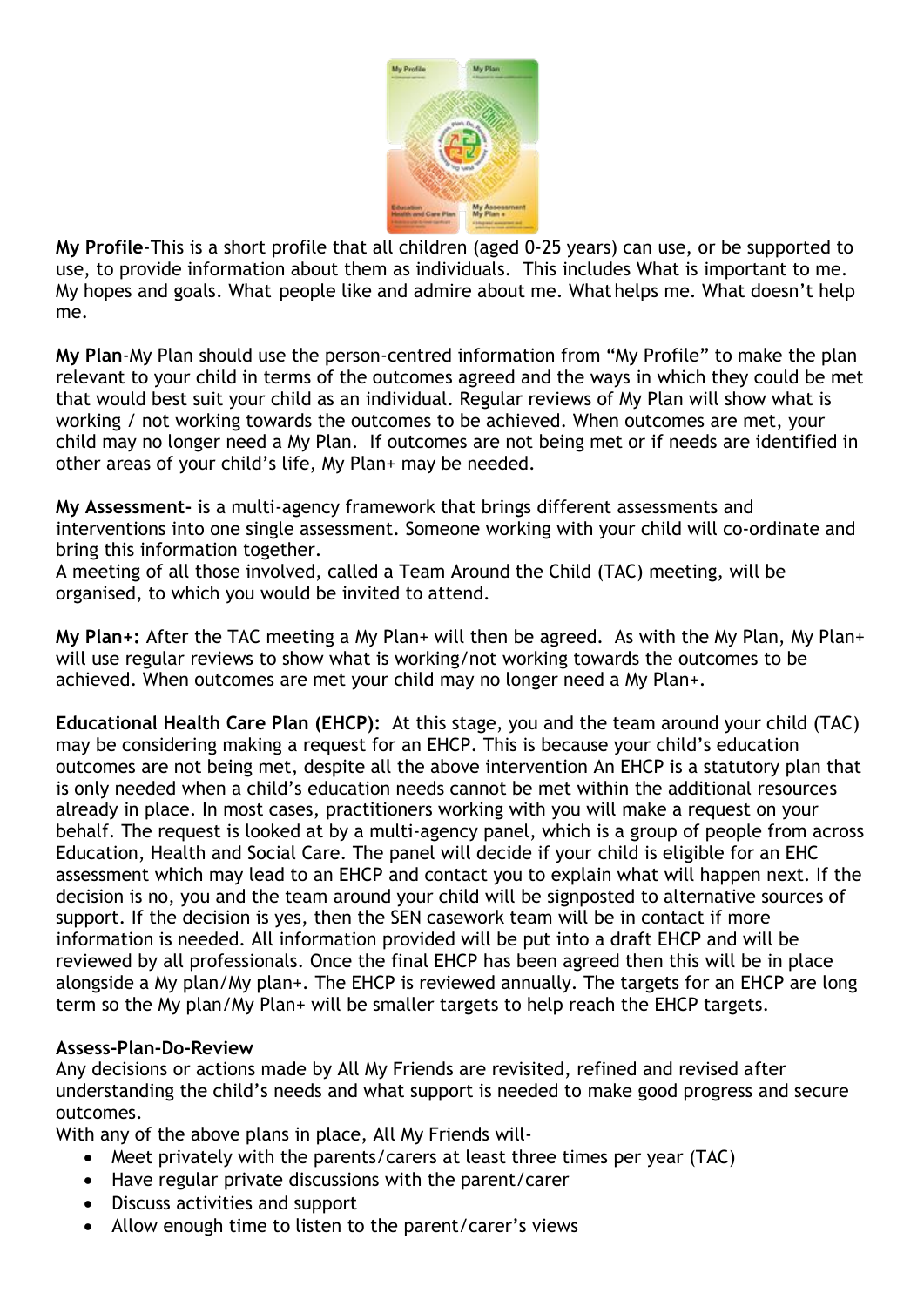- Identify the responsibilities of the parent/carer and of All My Friends
- Include the views of the child
- Keep and records of actions, outcomes and support agreed, in line with the General Data Protection Act 2018
- Give copies to the parents and other professionals who care for the child

# **COVID-19**

In these uncertain times. Should there be a need for a child to isolate due to COVID-19 or the setting be required to close due to an outbreak All My Friends Childcare is committed to ongoing support for vulnerable children and those with additional needs. The setting manager, SENCO and the child's key person will provide activity suggestions to encompass the child's My Plan(+) targets remotely. All My Friends Childcare is also committed to making regular telephone calls and signposting parents to other professionals for support if isolation or closure is of any significant length.

For more information on Gloucestershire's Graduated Pathway, SEN Support and EHC Plans, please visit

https://www.glosfamiliesdirectory.org.uk/kb5/gloucs/glosfamilies/family.page?familychannel= 3\_2\_8

Or contact: The Special Educational Needs and Disability Information and Advice Support Service (SENDIASS) provides free confidential and impartial advice and support to parents and carers of children and young people with special educational needs and disabilities. https://sendiassglos.org.uk/

Family Information Service – offer free impartial advice, information and support for families with children aged 0-19 years (up to 25 years for children with additional needs). Email: familyinfo@gloucestershire.gov.uk or Freephone: 0800 542 02 02 Visit: [https://www.gloucestershire.gov.uk/health-and-social-care/children-young-people-and](https://www.gloucestershire.gov.uk/health-and-social-care/children-young-people-and-families/family-information-service-fis/)[families/family-information-service-fis/](https://www.gloucestershire.gov.uk/health-and-social-care/children-young-people-and-families/family-information-service-fis/)

## Support and information for those in the SENCo role

https://www.gloucestershire.gov.uk/schoolsnet/your-pupils/special-educational-needs-anddisabilities-send/sencospot/

Internal use only

| This policy was adopted on      | 21/09/21    |
|---------------------------------|-------------|
| Signed on behalf of the setting | Louise Howe |
| Date disseminated to staff      |             |
| <b>Review date</b>              | 21/09/22    |

## **Sources of information**

The SEND Code of Practice [https://www.gov.uk/government/publications/send-code-of](https://www.gov.uk/government/publications/send-code-of-practice-0-to-25)[practice-0-to-25](https://www.gov.uk/government/publications/send-code-of-practice-0-to-25) The children's and Families Act 2014 https://www.legislation.gov.uk/ukpga/2014/6/part/3/crossheading/special-educational-needsetc/enacted?view=plain The Children Act 1989 https://www.legislation.gov.uk/ukpga/1989/41/contents Equality Act 2010 https://www.legislation.gov.uk/ukpga/2010/15/contents Working Together to Safeguard Children https://www.gov.uk/government/publications/working-together-to-safeguard-children--2 Keeping Children Safe in Education